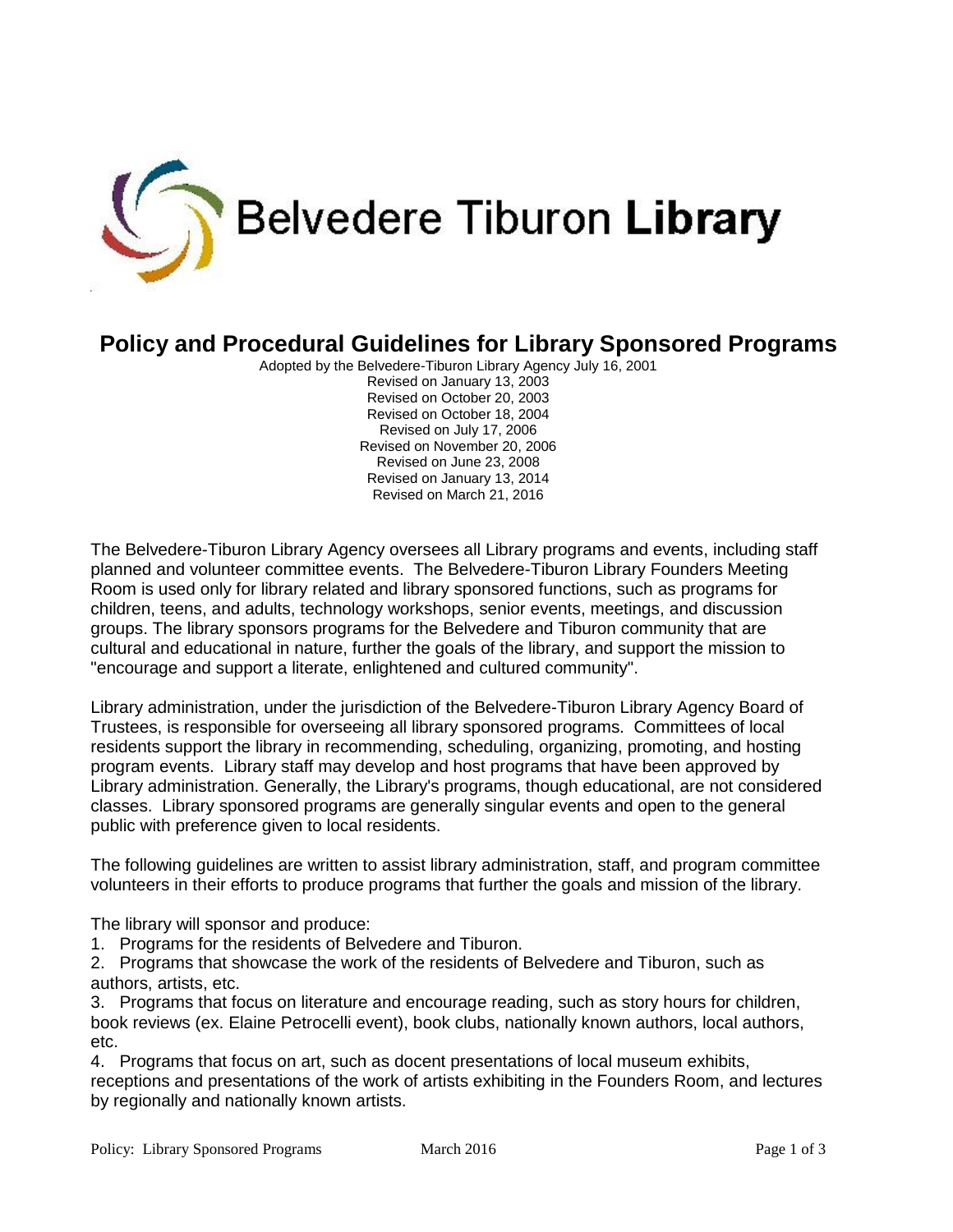5. Films that are of cultural and educational integrity, artistic merit, and public interest. Film programs geared toward children, teens, and adults will be advertised accordingly.

6. Programs that educate and train the public in the use of the library as a resource, such as Internet training programs, reference resources, library tours, classroom visits, local school teachers meetings, etc.

7. Programs of special interest due to the presenter, timeliness and appropriateness of subject matter, and interest in and benefit to the community, especially when the presenter is a resident of Belvedere or Tiburon. This can include events such as travel programs, areas of specific expertise, locally relevant (hiking Marin), etc.

8. To meet the diverse needs, tastes, and interests of all residents, programs are selected on a wide variety of subjects, with varying points of view, balanced perspectives, and for all age ranges (children, teen, adult).

Scheduling and managing programs:

- 1. Many programs are recommended and solicited by members of the Program Committee, library staff, and other library representatives. In this case, presenters are generally known and the subject matter of the presentation is generally understood.
- 2. For any program request submitted or recommended to the library by committees, volunteers, or other organizations, the Library Program description form should be completed. Staff program proposals will be presented at staff meetings and discussed with administration. A proposal will be written if requested.
- 3. No meeting or program may be held for profit, no admission fee may be charged or collection taken or articles sold except with the express permission of the library's administration.
- 4. Programs that advocate for any sect or political party are not permitted.
- 5. Commercial enterprises may not market their services or send a marketing representative to participate in a program presentation.
- 6. All publicity materials to be distributed must be submitted to and approved by the library in advance of the presentation. This includes mailings, emails, social media, brochures, flyers, etc. If not submitted and approved, then the library reserves the right to prohibit distribution of the material.
- 7. The library may advertise the program in the local newspaper, in the library, online, and in other library publications, such as flyers, brochures, and newsletters. If a presenter wishes to self-advertise the program, any publicity should be approved by the library in advance of distribution. This includes news releases, flyers, and online distributions. etc.
- 8. All programs will be recorded on the library calendar and listed on the library's website.
- 9. No meetings may be scheduled before the library opens or extend after the library closes without permission of the Library Director or designated representative. All arrangements must be made in advance.
- 10. The library reserves the right to cancel a program if the Belvedere-Tiburon Library Agency, the Library Director or designee deems such a cancellation in the best interest of the library.
- 11. All programs in the library are sponsored by the library.
- 12. The Library may serve wine or other beverages at events and functions, but alcohol being brought into the building by a program attendee or library patron is not allowed. There is a two drink/glass limit on wine or other alcoholic beverages.
- 13. If a problem occurs during a program, committee representatives should alert library staff on duty. Library staff will respond to the situation.
- 14. The Library reserves the right to select programs that best serve its stated mission.
- 15. Aisles should not be blocked.
- 16. Representatives from the staff and host committee will be present at any event hosted by that group.
- 17. The responsibility of the Programming and Art Committee members is to attend committee planning meetings, recommend and produce programs, and assist in the preparation and